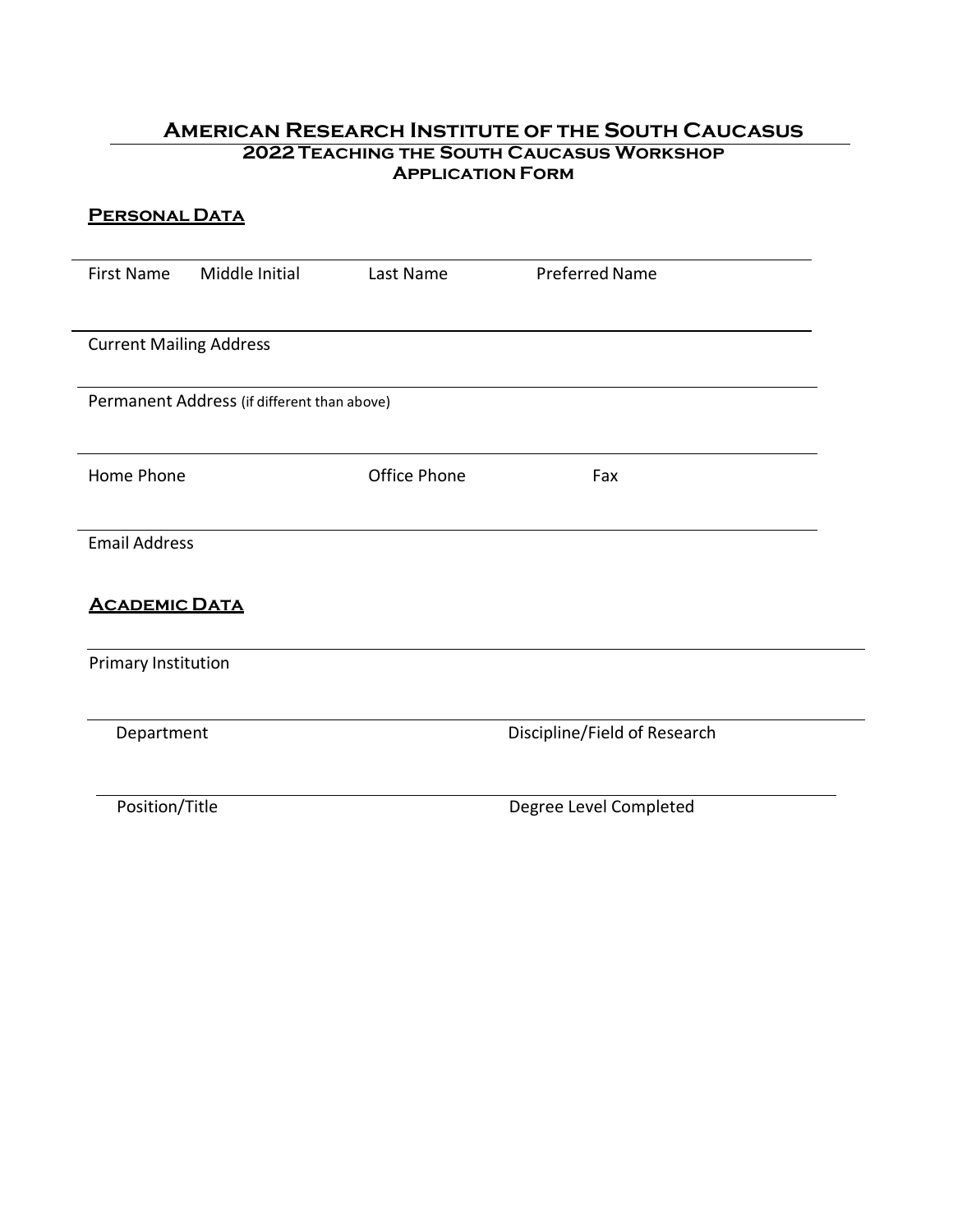Last Name

### **Statement of Interest**

### **Please provide a brief statement on how the Teaching the South Caucasus workshop will serve your interests and/or coursework (1000-1500 words):**

In this section, consider ways in which this teaching workshop with scholarly experts who research and teach about the South Caucasus, South Caucasian regional scholars, and UIUC library specialists, would serve to enrich your coursework and invigorate your teaching.

## **Topics**

The general themes of the workshop are sustainability and internationalization. The workshop also includes three subtopics. Please choose one of the below listed subtopic areas that is most relevant to your interests and experience:

- $\Box$  Civic and Political Institutions
- $\Box$  Climate Action
- □ Culture/Music/Art

## **NOTE**

During the pre-workshop period selected applicants will be asked to produce a draft teaching module in their selected subtopic areas. The goal is for participants to have projects to bring to the workshop, continue working on them individually and in groups, and get feedback from the South Caucasus experts.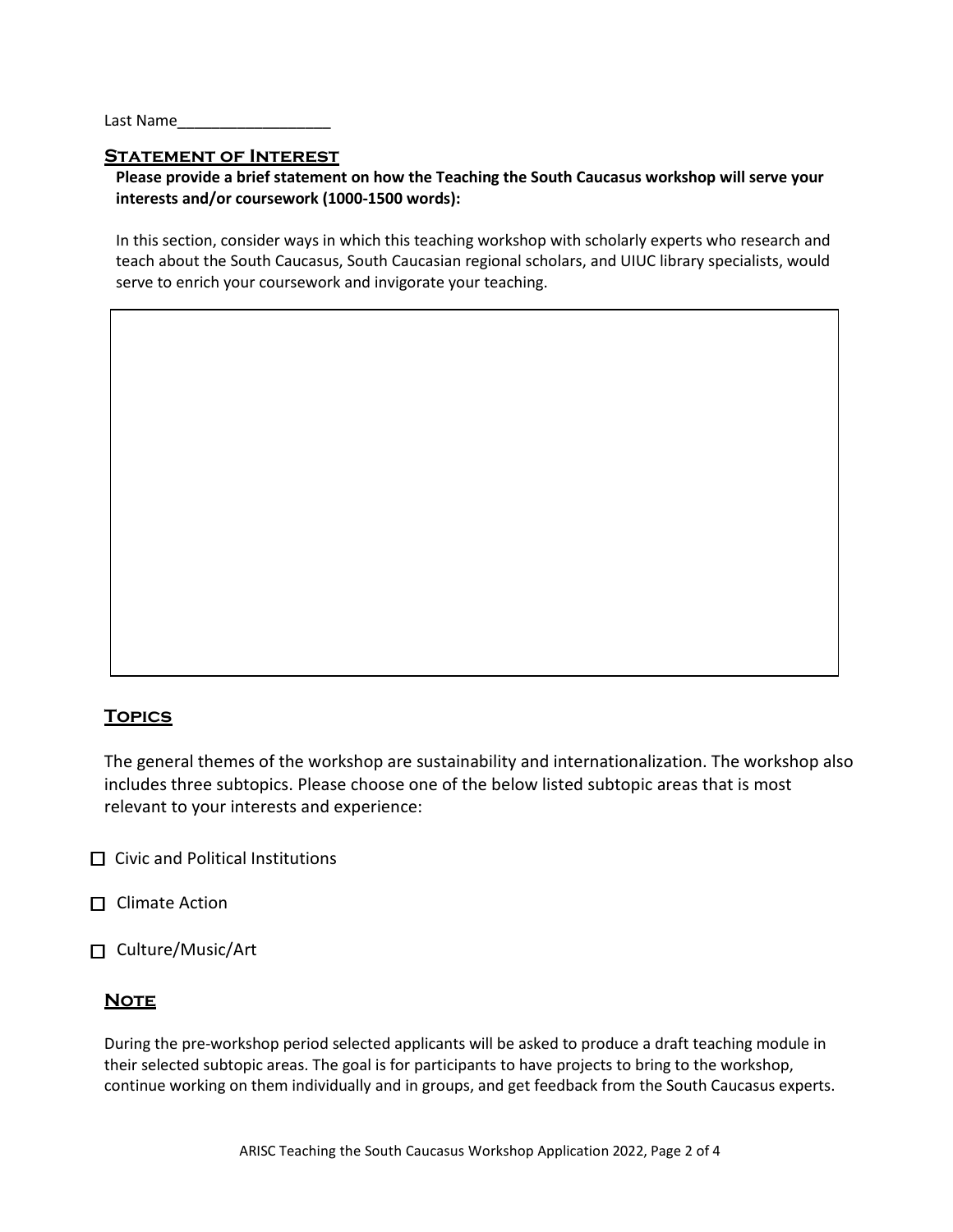Last Name\_\_\_\_\_\_\_\_\_\_\_\_\_\_\_\_\_\_

# **Course(s)**

List courses that you are currently teaching or have taught in the past. Please include the full course title.

Course Title (s)

# **Course(s) Under Consideration**

Share course titles that you are currently developing:

# **Teaching and Research Awards/Fellowships**

| Name of Award and Awarding Institution | Year of Award |  |
|----------------------------------------|---------------|--|
|                                        |               |  |
|                                        |               |  |
|                                        |               |  |
|                                        |               |  |
|                                        |               |  |
|                                        |               |  |

\_\_\_\_\_\_\_\_\_\_\_\_\_\_\_\_\_\_\_\_\_\_\_\_\_\_\_\_\_\_\_\_\_\_\_\_\_\_\_\_\_\_\_\_\_\_\_\_\_\_\_\_\_\_\_\_\_\_\_\_\_\_\_\_\_\_\_\_\_\_\_\_\_\_\_\_\_\_\_\_

\_\_\_\_\_\_\_\_\_\_\_\_\_\_\_\_\_\_\_\_\_\_\_\_\_\_\_\_\_\_\_\_\_\_\_\_\_\_\_\_\_\_\_\_\_\_\_\_\_\_\_\_\_\_\_\_\_\_\_\_\_\_\_\_\_\_\_\_\_\_\_\_\_\_\_\_\_\_\_\_

\_\_\_\_\_\_\_\_\_\_\_\_\_\_\_\_\_\_\_\_\_\_\_\_\_\_\_\_\_\_\_\_\_\_\_\_\_\_\_\_\_\_\_\_\_\_\_\_\_\_\_\_\_\_\_\_\_\_\_\_\_\_\_\_\_\_\_\_\_\_\_\_\_\_\_\_\_\_\_\_

\_\_\_\_\_\_\_\_\_\_\_\_\_\_\_\_\_\_\_\_\_\_\_\_\_\_\_\_\_\_\_\_\_\_\_\_\_\_\_\_\_\_\_\_\_\_\_\_\_\_\_\_\_\_\_\_\_\_\_\_\_\_\_\_\_\_\_\_\_\_\_\_\_\_\_\_\_\_\_\_